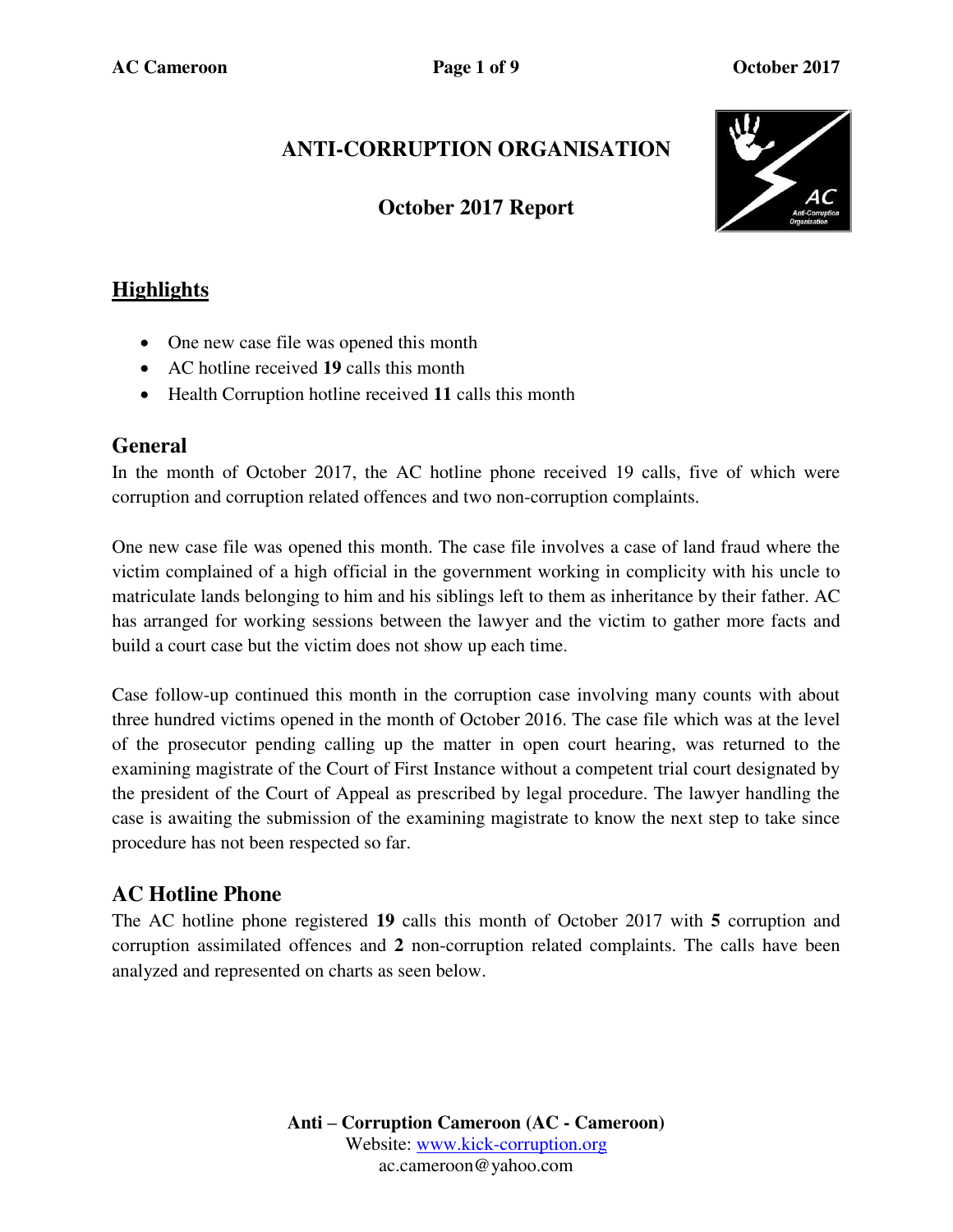

Responsive calls this month represented 95% of calls that came in through the AC hotline phone while 5% of callers' numbers were non-responsive.



53% of calls were no complaint calls which made up the bulk of the calls this month. Corruption complaint represented 34%, while 13% of callers reported complaints not related to corruption.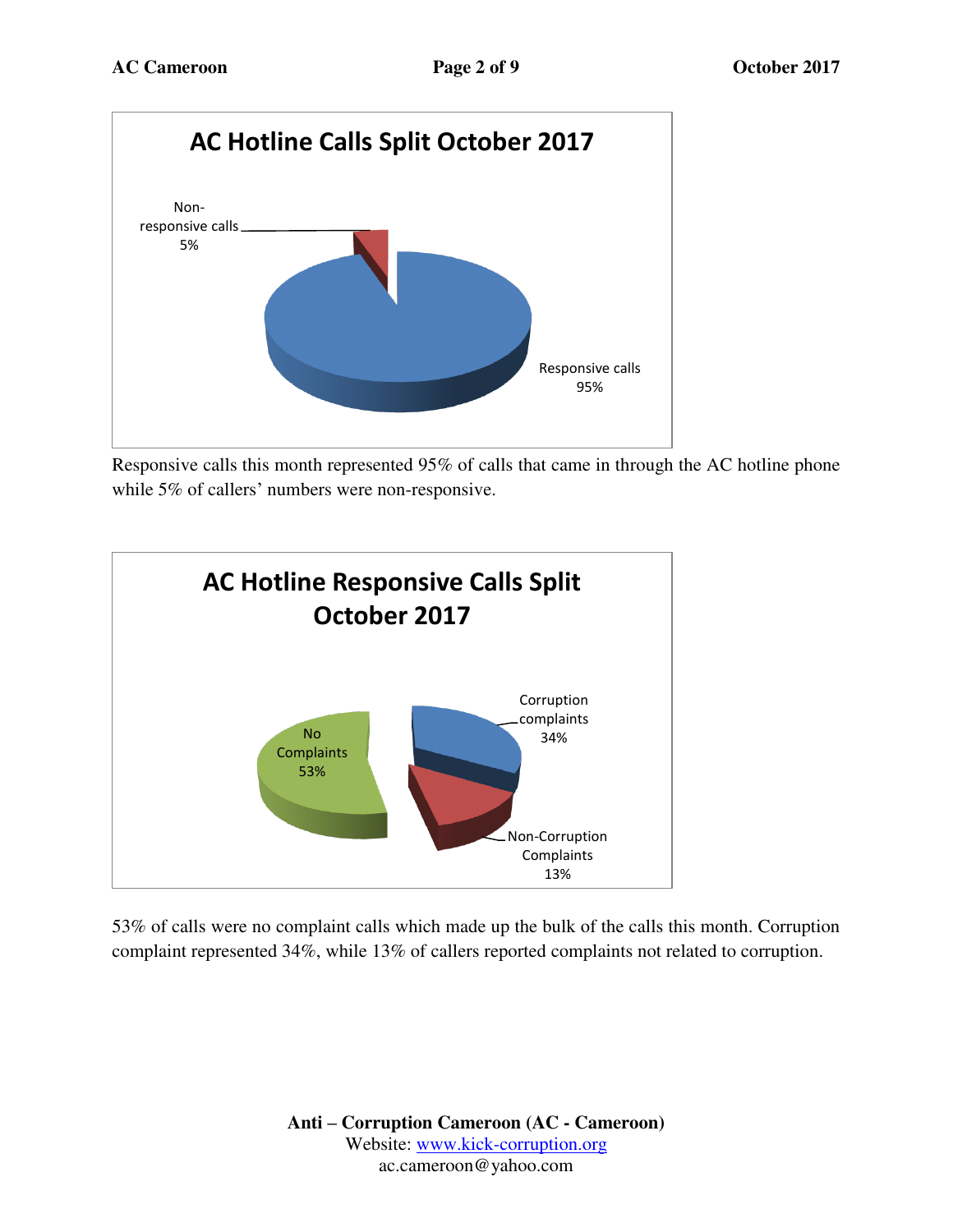

Complaints on bribery and fraud were the highest registered corruption complaints representing 40% each while complaints of misappropriation of public funds represented 20% corruption related complaints.



Private complaints and land problems both registered 50% each of non-corruption complaints calls received in the month of October 2017.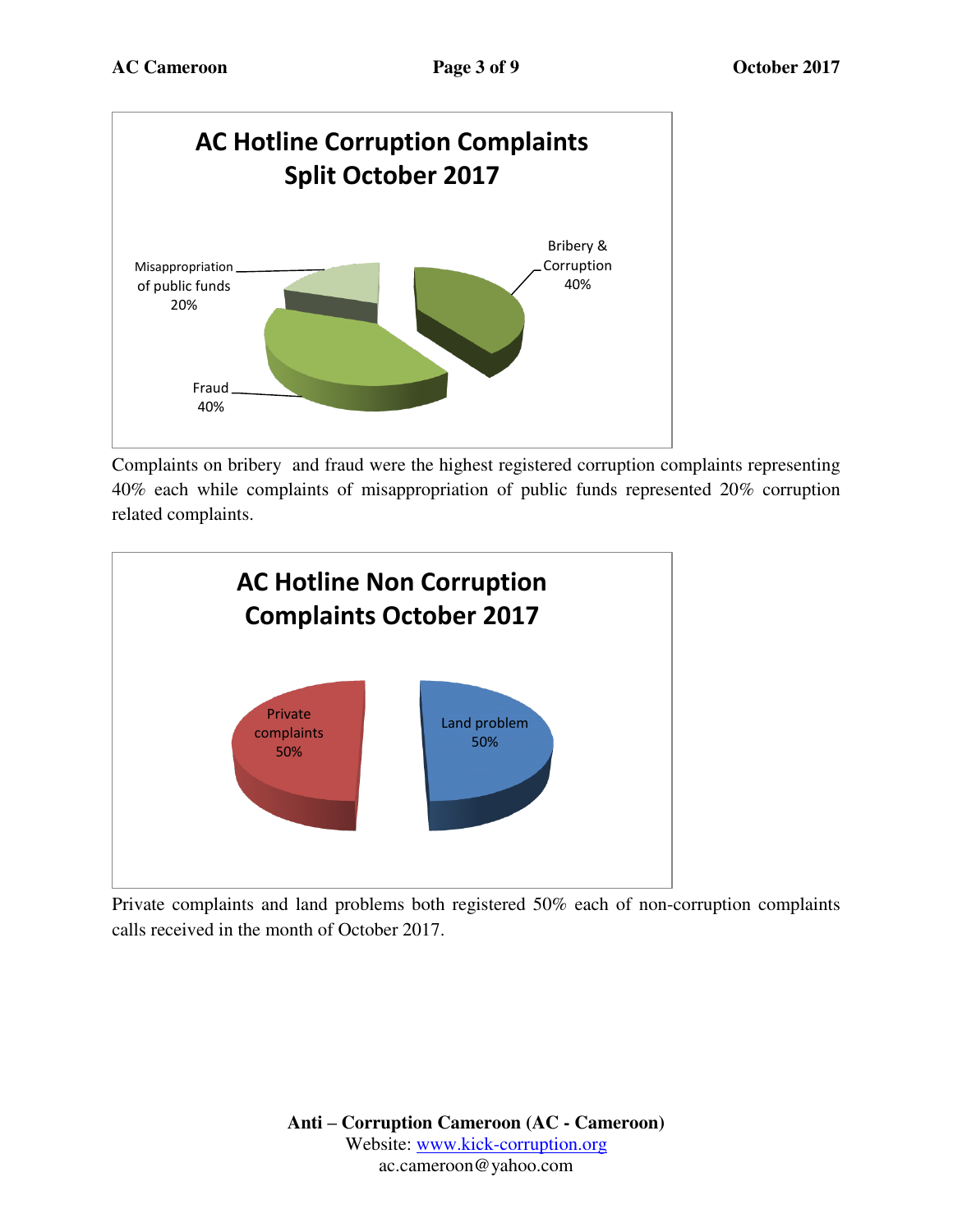### **Gender**



87% of participants in calls were the male gender while the female gender made up 13% of callers.

# **Age Range of Callers**



The adult age range represented 67% of total callers this October month of 2017, followed by the youth age range with 22% and lastly, the elderly with 11% of calls.

> **Anti – Corruption Cameroon (AC - Cameroon)** Website: [www.kick-corruption.org](http://www.kick-corruption.org/) ac.cameroon@yahoo.com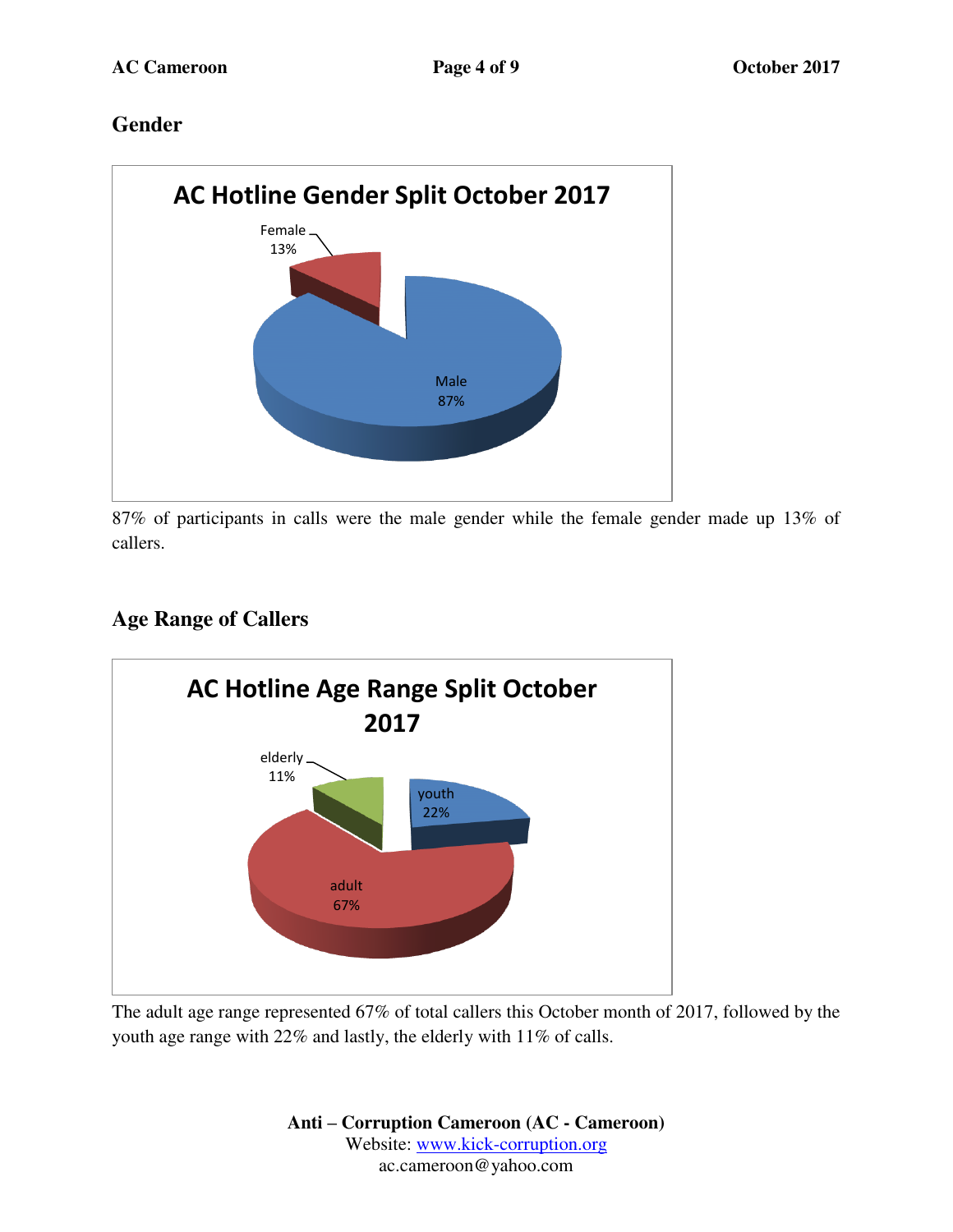#### **Regional Representation**



The Centre region registered the highest number of callers this month of October representing 64%, followed by the Littoral region and South West regions each having 18% of calls.

#### **Investigations**

Investigations were carried out on a land corruption case opened this month. The victim complained of a high official in the government who is working in complicity with his uncle to matriculate parcels of lands left to him and his siblings as inheritance by their father. According to him, the uncle has received some minimal sum of money from the government official as proceeds for the sale of their land and has permitted him to matriculate the lands in the name of the high official. Investigations in the land tenure office where a copy of the land registration documents were obtained with some difficulty was discovered that the high official had claimed parental lineage to the communal land, in Awae where the land is found, a misrepresentation that cannot be overlooked.

AC has arranged two working sessions for the victim and the lawyer that would have resulted in a court case but the victim did not commit. AC considered him not engaged and could not proceed with the case.

Case follow-up continued this month in the corruption case involving many counts with about three hundred victims opened in the month of October 2016. The case file which was at the level of the prosecutor pending calling up the matter in open court hearing, was returned to the examining magistrate of the Court of First Instance without a competent trial court designated by the president of the Court of Appeal as prescribed by legal procedure. The lawyer handling the

> **Anti – Corruption Cameroon (AC - Cameroon)** Website: [www.kick-corruption.org](http://www.kick-corruption.org/) ac.cameroon@yahoo.com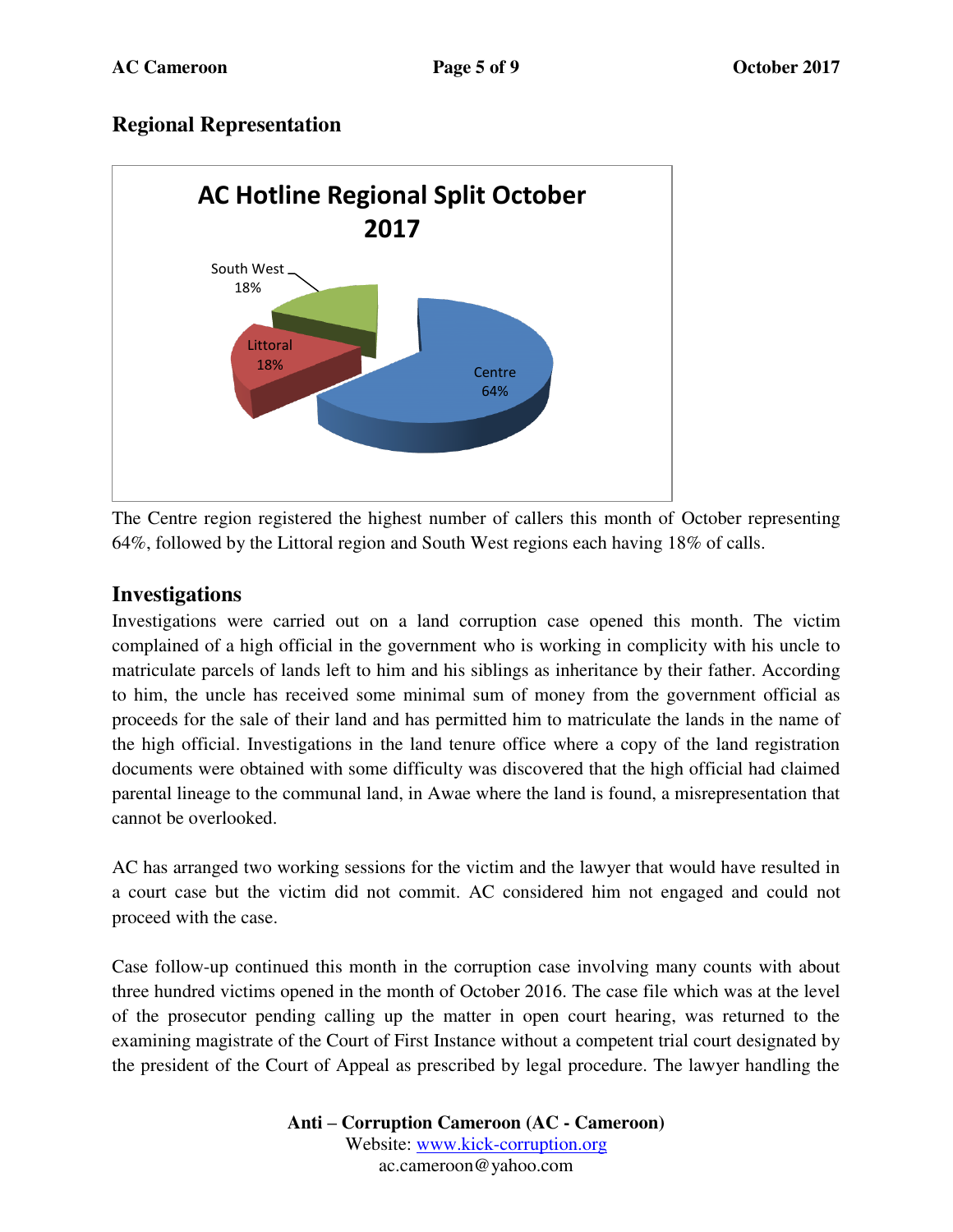case is awaiting the submission of the examining magistrate to know the next step to take since procedure has not been respected so far.

#### **Health Corruption Hotline**

The Health Corruption hotline received 11 calls this month of October 2017 registering one corruption complaint from a victim who complained that they pay 200frs to collect a bottle of ART (anti-retroviral treatment) at the district hospital of Nkambe, claiming that it is to cover the transport cost.

Data from the calls has been analyzed as is represented on charts below.



Responsive calls this month of October 2017 represented 82% of the total calls while nonresponsive were 18%.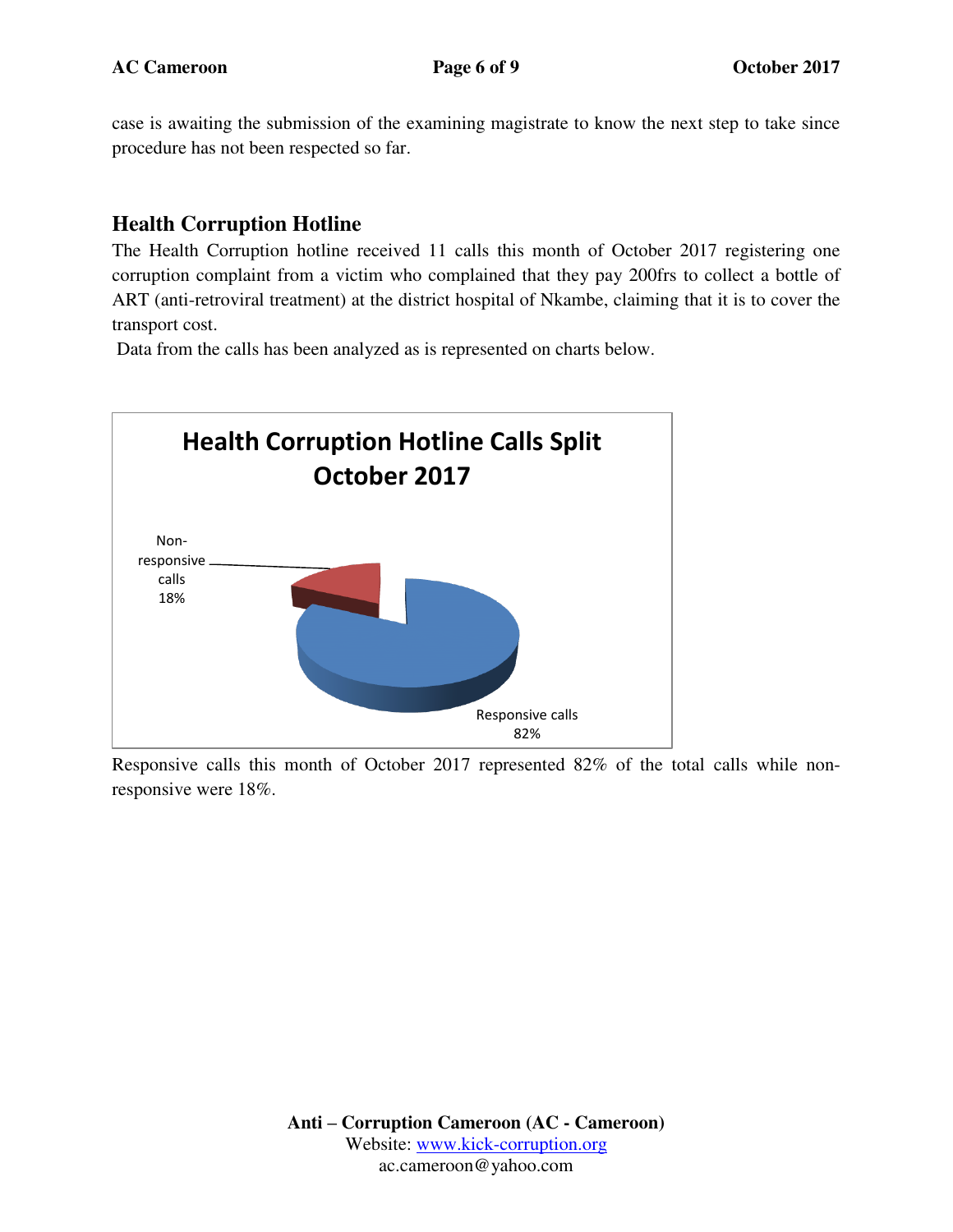

Corruption as well as non-corruption complaints both represented 50 % each of the calls made to the health corruption hotline in October 2017.

# **Gender**



The male gender this month of October 2017 had 57% of callers, while 43% made up the female gender.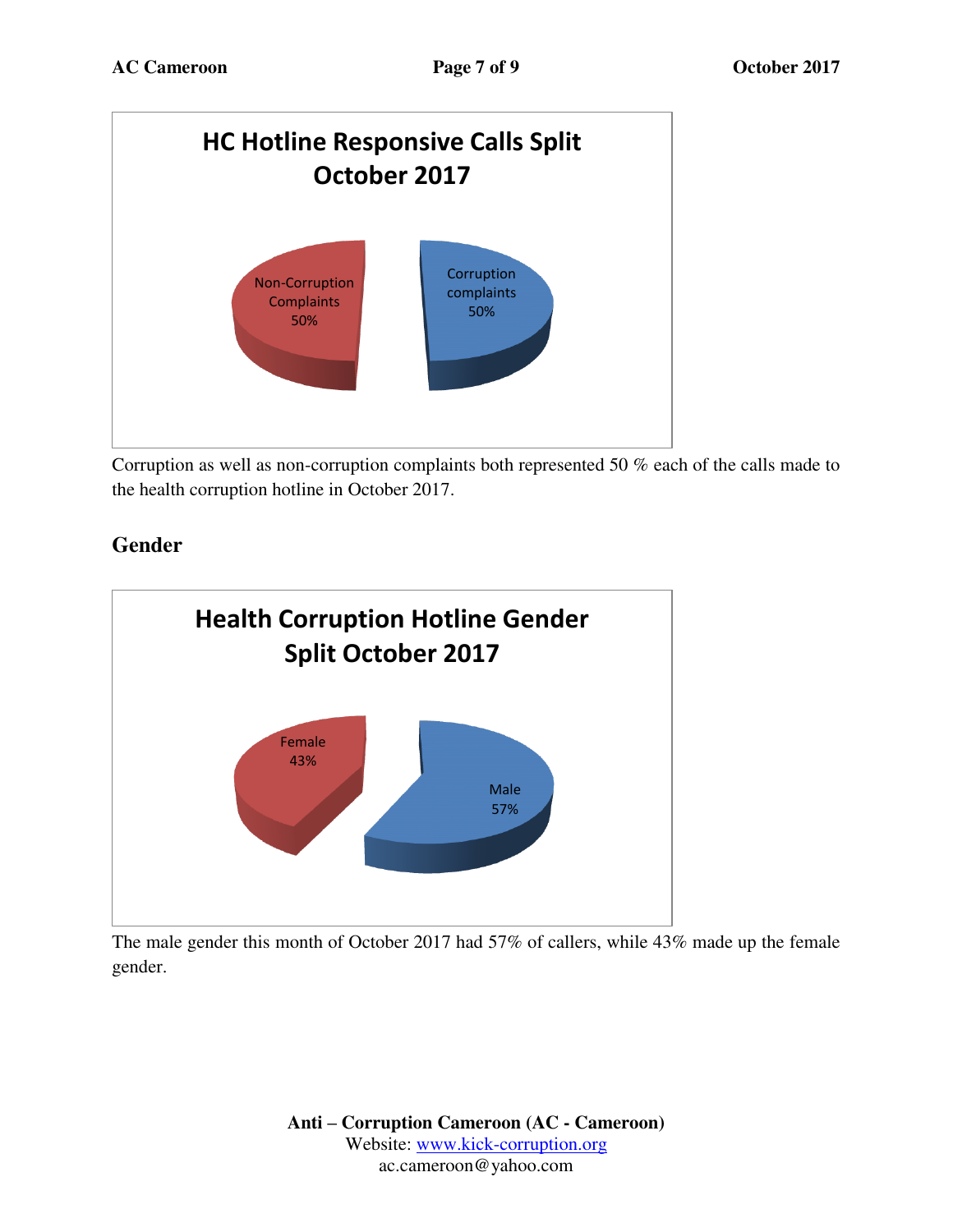### **Age Range of Callers**



Like September, the elderly age range was not represented also in the month of October 2017. The adult age range represented 71% of callers while the youth age range represented 29% of the calls received.

## **Regional representation**



From the five regions represented this month of October 2017, Adamawa region participated highest with most callers, representing 45% of total calls, followed by the South West region with 22% of callers and from the Littoral, East and Centre regions with 11% each.

> **Anti – Corruption Cameroon (AC - Cameroon)** Website: [www.kick-corruption.org](http://www.kick-corruption.org/) ac.cameroon@yahoo.com